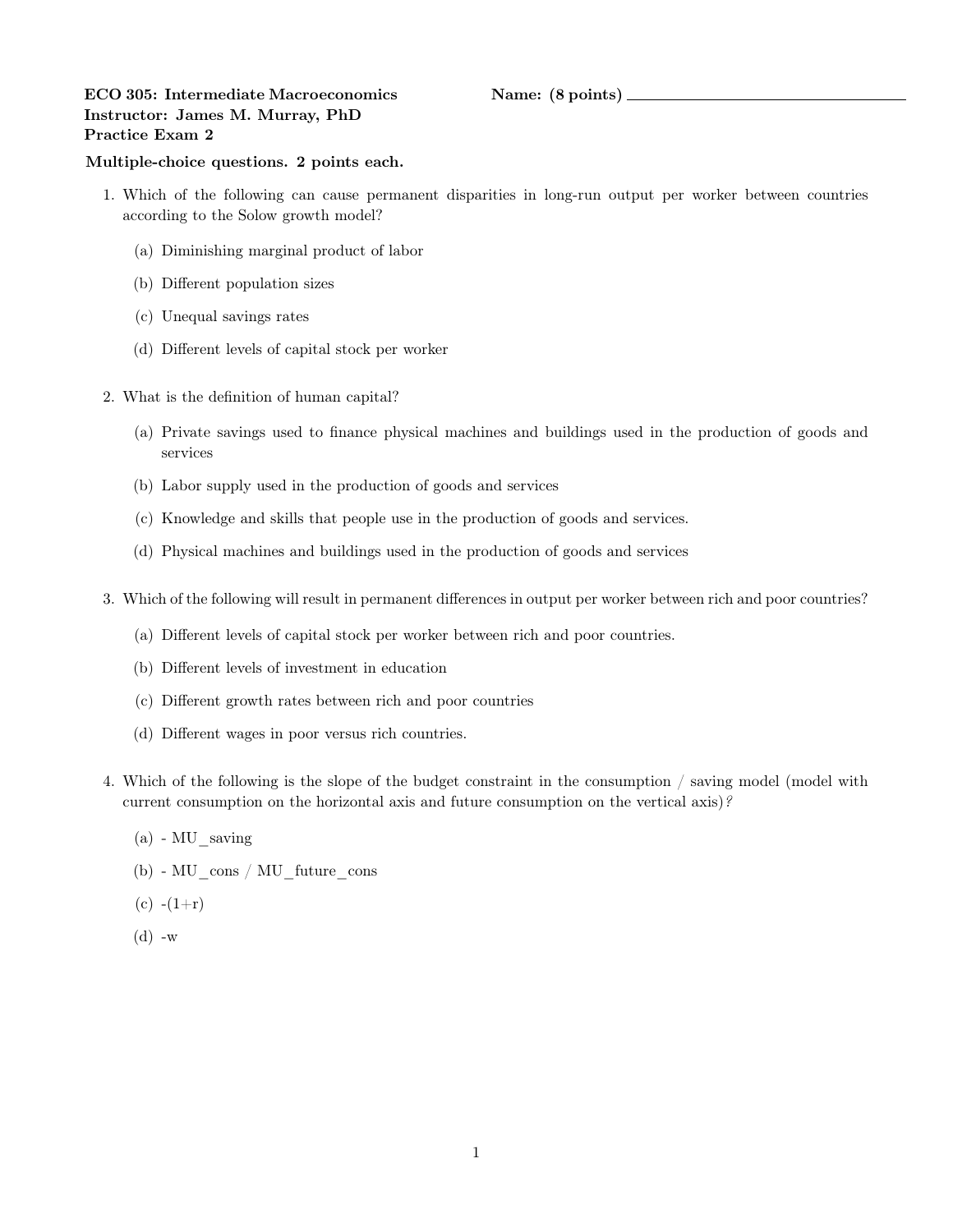- 5. Which of the following results in an increase in consumers' lifetime wealth, i.e. an increase in the net present value of lifetime income?
	- (a) Decrease in future wages
	- (b) Increase in interest rate
	- (c) Decrease in current taxes, financed by an increase in future taxes
	- (d) Decrease in interest rate
- 6. Which of the following would make the slope of the indifference curve between current consumption and future consumption steeper?
	- (a) A change to more highly prefer current consumption, leading to an increase in MU\_cons and a decrease in MU\_future\_cons
	- (b) A decrease in the interest rate
	- (c) A change to prefer more future consumption at the expense of current consumption, so MU\_cons decreases and MU\_future\_cons increases
	- (d) An in increase in the interest rate
- 7. Which of the following is the utility-maximizing choice of a consumer in response to an increase in current income in the consumption/savings model?
	- (a) Increase in current consumption and a decrease in future consumption
	- (b) Increase in both current consumption and future consumption
	- (c) Increase in current consumption but no change in future consumption
	- (d) Increase in current consumption and an increase in borrowing
- 8. Suppose the interest rate increases for a saver/lender. Which of the following is true?
	- (a) Total utility increases
	- (b) Consumption in the future period decreases
	- (c) Borrowing increases
	- (d) Saving decreases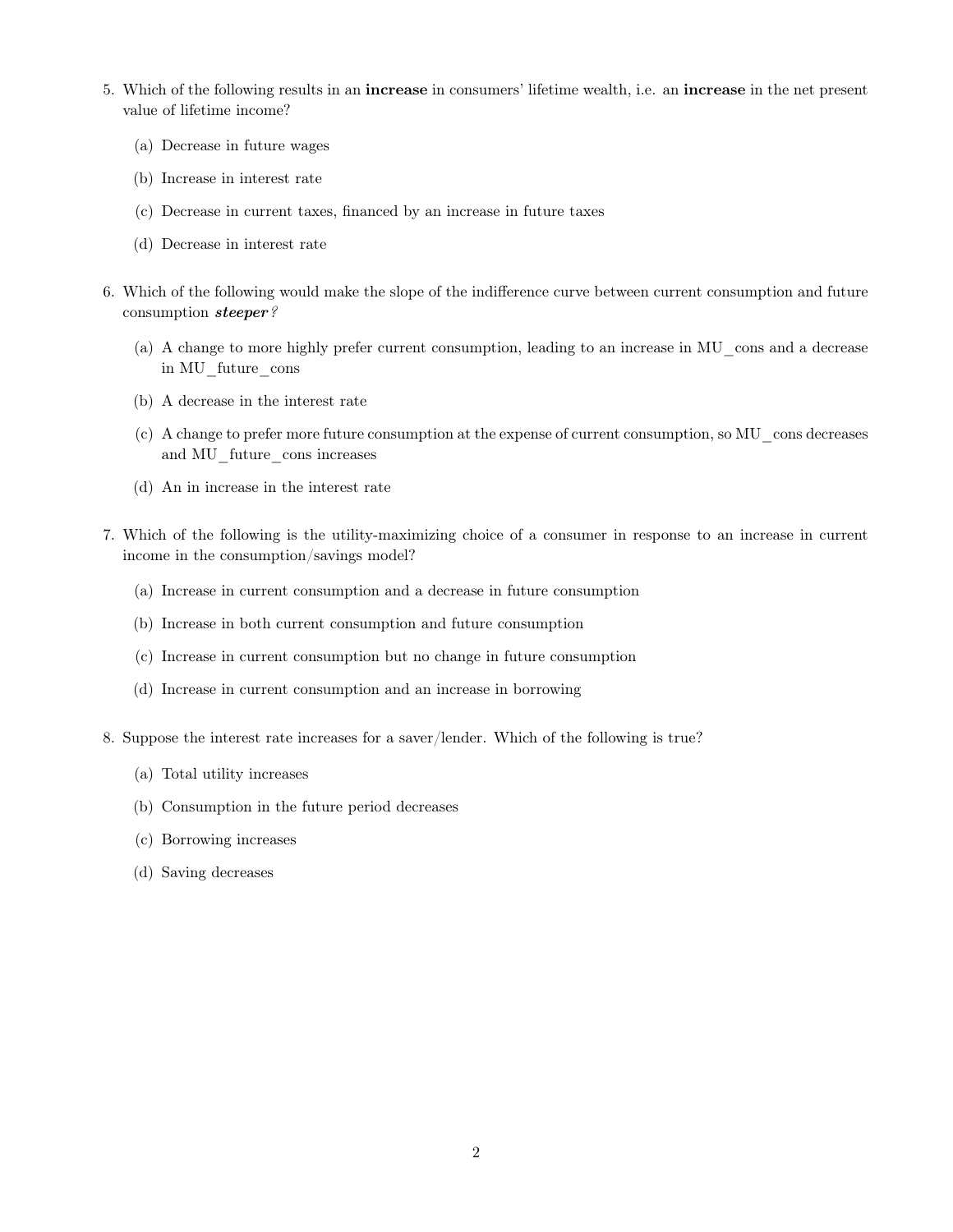9. Which of the following is a TRUE statement regarding the consumer represented in this figure?



Consumption / Saving Model

- (a) Consumer is a borrower
- (b) Consumer is a saver/lender
- (c) Consumer is not maxing a utility maximizing choice for current consumption
- (d) Consumer is not making a utility maximizing choice for future consumption
- 10. Suppose taxes increase in the current period and there is no change to current or future government expenditures. What does Ricardian equivalence predict will be the impact on consumption decisions?
	- (a) No change in current consumption and a decrease in future consumption
	- (b) Decrease in current consumption and a decrease in saving
	- (c) Decrease in future consumption and an increase in future consumption
	- (d) No change in consumption and a decrease in saving.
- 11. Suppose there is an increase in interest rates. What is the substitution effect on current and future consumption?
	- (a) Current consumption decreases and future consumption is indeterminate
	- (b) Current consumption increases and future consumption decreases
	- (c) Both current and future consumption decrease
	- (d) Current consumption decreases and future consumption increases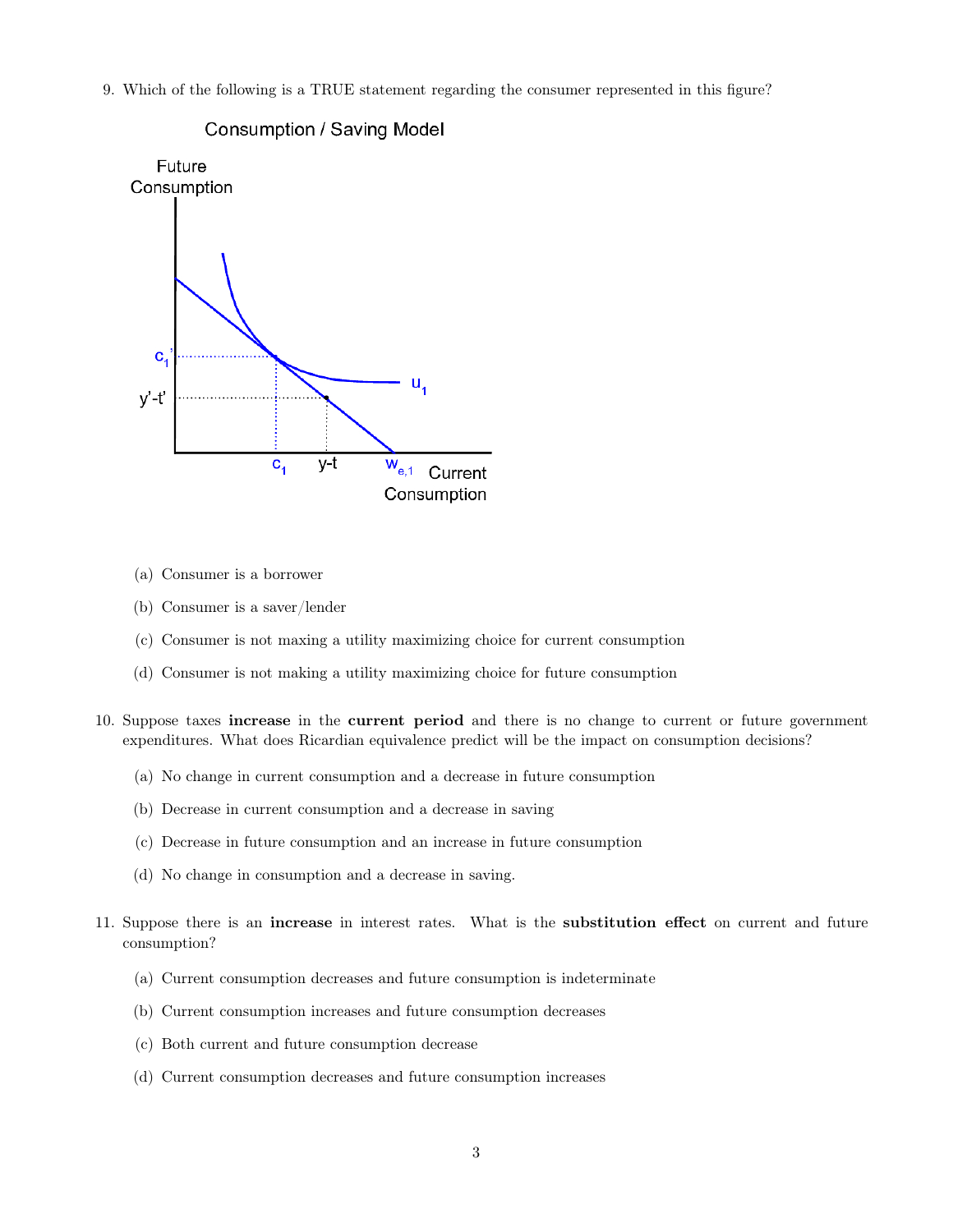- 12. Suppose the interest rate increases for a lender/saver. Considering both income and substitution effects, which of the following is TRUE?
	- (a) The effect on current consumption is indeterminate
	- (b) Current consumption increases and future consumption decreases
	- (c) Current consumption decreases and future consumption increases
	- (d) The effect on future consumption is indeterminate
- 13. Suppose consumer confidence increases, and therefore consumers expect an increase in income in the future. Which of the following is a predicted effect from the consumption/saving model?
	- (a) Saving will increase in the current period and future consumption will increase.
	- (b) Consumption will increase in the current period and saving will increase.
	- (c) Consumption will not change in the current period but will increase in the future.
	- (d) Consumption will increase in the current period and saving will decrease.
- 14. Which of the following can cause the labor supply curve (modeled with employment on the horizontal axis and wage on the vertical axis) to shift to the left?
	- (a) Decrease in wage
	- (b) Decrease in marginal product of capital
	- (c) Decrease in interest rate
	- (d) Increase in wage
- 15. Which of the following can cause a rightward shift in the demand for labor (modeled with employment on the horizontal axis and wage on the vertical axis).
	- (a) Expected improvement in future technology
	- (b) Improvement in labor productivity
	- (c) Increase in number of people willing to work
	- (d) Decrease in wage
- 16. Which of the following can cause a leftward shift in the demand for labor (modeled with employment on the horizontal axis and wage on the vertical axis).
	- (a) Increase in wage
	- (b) Improvement in technology
	- (c) Increase in interest rate
	- (d) Drop in the marginal product of labor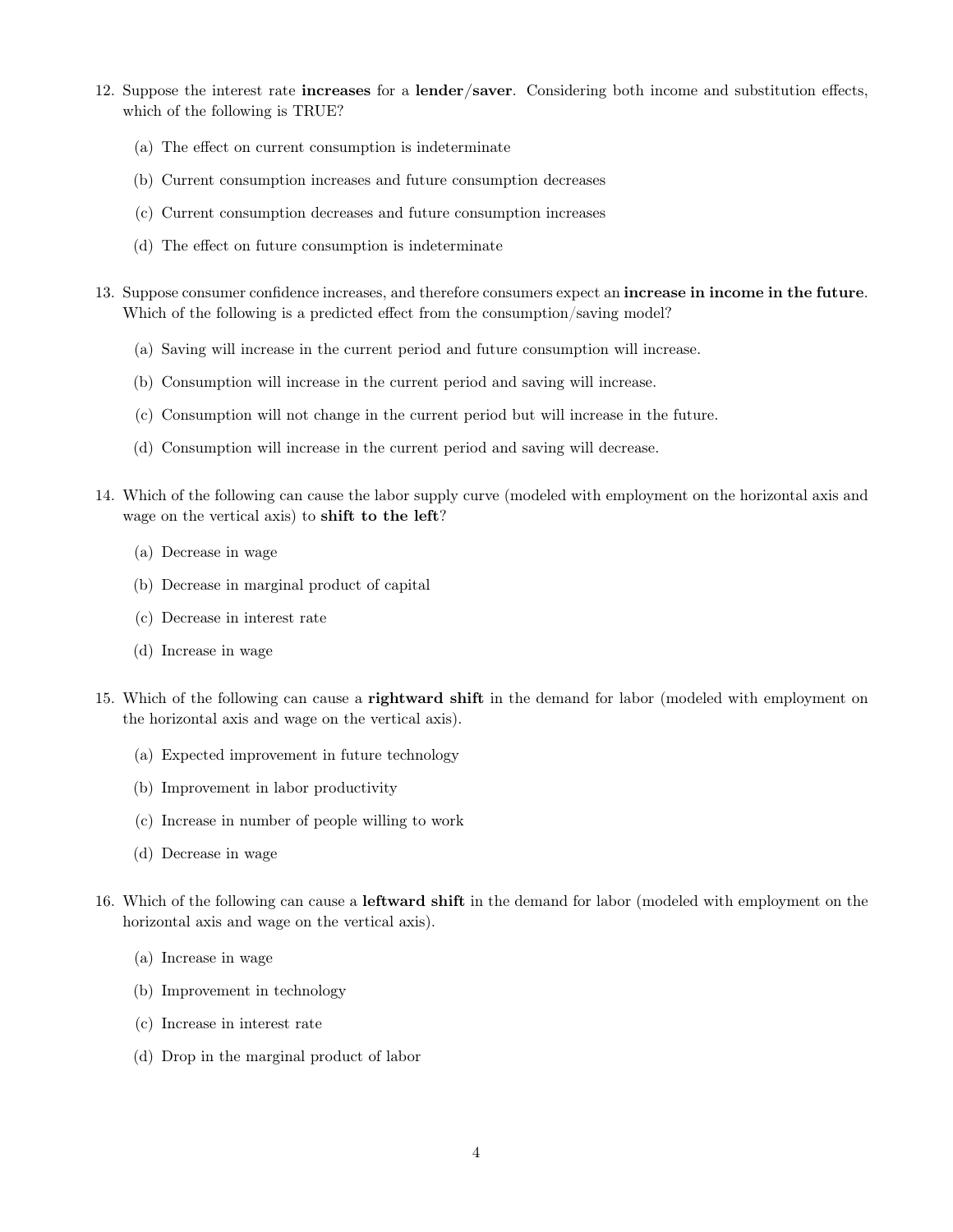- 17. Which of the following could cause a **rightward shift** in consumption demand (modeled with the interest rate on the vertical axis and quantity of consumption on the horizontal axis)?
	- (a) Destruction of capital stock
	- (b) Decrease in interest rate
	- (c) A decrease in current taxes with an expected equal decrease in future government expenditures
	- (d) Increase in interest rate
- 18. Which of the following could lead to a rightward shift in the investment demand curve (when labeled with the interest rate on the vertical axis and quantity of investment on the horizontal axis)?
	- (a) Destruction of capital stock
	- (b) Decrease in interest rate
	- (c) Increase in interest rate
	- (d) Reduction in the marginal product of capital
- 19. Which of the following could lead to a leftward shift in the investment demand curve (when labeled with the interest rate on the vertical axis and quantity of investment on the horizontal axis)?
	- (a) Destruction of capital stock
	- (b) Announced change in manufacturing regulations that will make capital less productive in the future
	- (c) Decrease in the depreciation rate
	- (d) Temporary decrease in the marginal product of capital
- 20. Which of the following models is behind the labor supply curve (with wage on the vertical axis and employment on the horizontal axis)?
	- (a) Consumption / leisure model
	- (b) Consumption / saving model
	- (c) Ricardian equivalence model
	- (d) Profit maximization model
- 21. Which of the following models is behind the consumption demand curve (with the interest rate on the vertical axis and quantity of consumption on the horizontal axis)?
	- (a) Investment decision
	- (b) Profit maximization model
	- (c) Consumption / saving model
	- (d) Solow growth model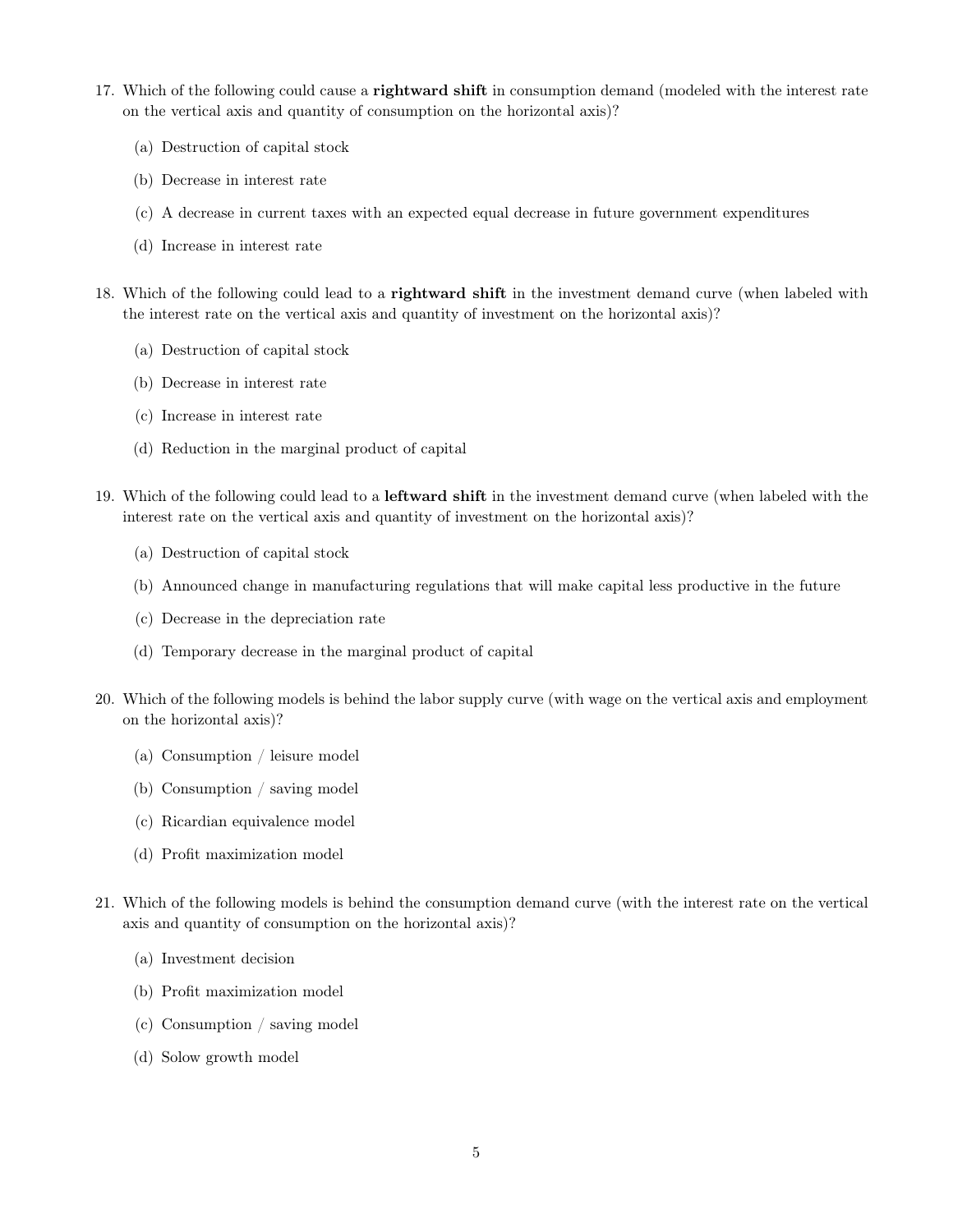- 22. Which of the following government policies will likely have the largest impact on real GDP?
	- (a) Permanent decrease in taxes funded by a decrease in future government expenditures
	- (b) Decrease in taxes today funded by an increase in taxes in the future.
	- (c) Decrease in taxes in the future, but funded with an increase in taxes in the present.
	- (d) Decrease in government expenditures to fund a decrease in taxes in the current period.

## Short-answer problem-solving questions. 8 points each.

23. Describe and illustrate in a growth model with human capital accumulation the impact an increase in investment in K-12 education can have on the long-run growth path of real GDP per capital in the economy.

24. Choose a growth model and use it to describe and illustrate any reason why poor countries would not be able to catch up to rich countries in terms of output per worker. Show illustrations of time plots of real GDP per person in your answer, and have sufficient illustrations and descriptions to show where those time plots come from.